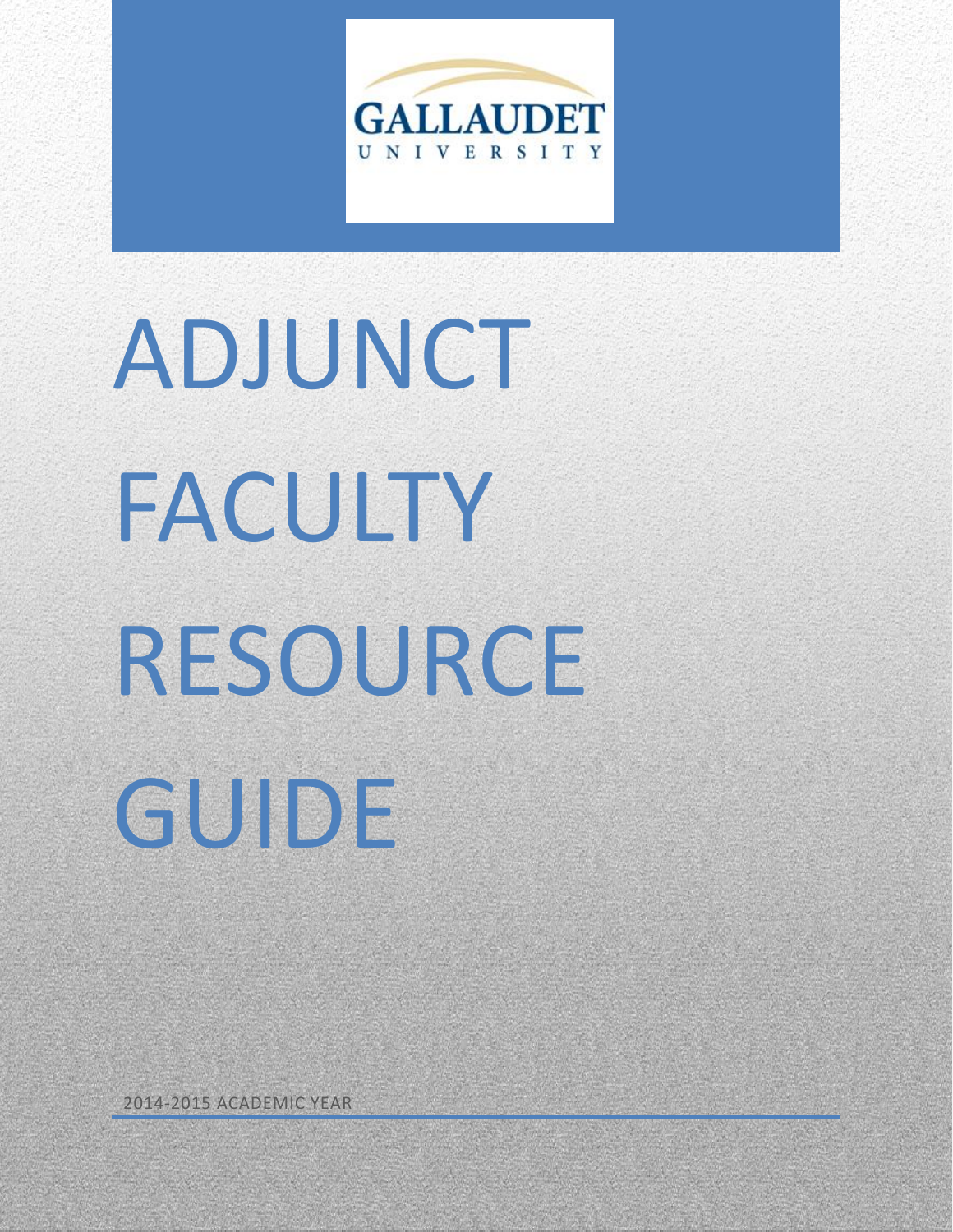# **CONTENTS**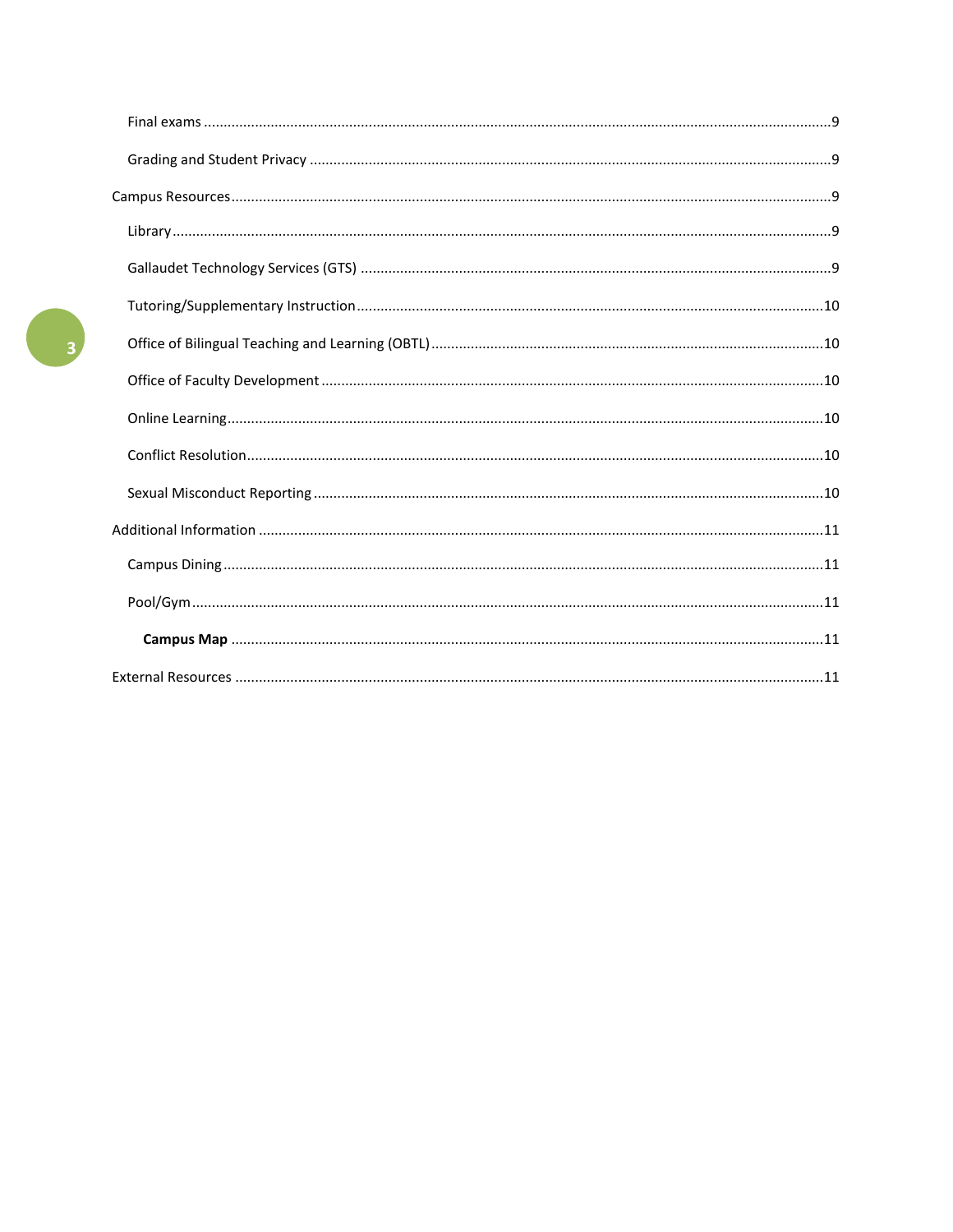#### <span id="page-3-0"></span>**WELCOME TO GALLAUDET!**

Adjunct faculty play an important role in the Gallaudet University community. Your professional experiences and perspectives help prepare our students for the demands of the working world; your flexibility enables departments to offer the courses best suited to the needs of the ever-changing student body; and your commitment and enthusiasm support our mission of providing high quality instruction and intellectual challenge. We hope this Resource Guide will facilitate your first semester at Gallaudet and support you as a teacher and member of our community. Please take special note of the required training on preventing discrimination and sexual assault (p.10- 11) and the university's credit hour compliance policy (p. 7).

# <span id="page-3-1"></span>**UNIVERSITY MISSION**

Gallaudet University, federally chartered in 1864, is a bilingual, diverse, multicultural institution of higher education that ensures the intellectual and professional advancement of deaf and hard of hearing individuals through American Sign Language and English. Gallaudet maintains a proud tradition of research and scholarly activity and prepares its graduates for career opportunities in a highly competitive, technological, and rapidly changing world. [Gallaudet Mission](http://www.gallaudet.edu/about_gallaudet/mission_and_goals.html)

# <span id="page-3-2"></span>**QUICK LINKS**

Many of the resources described below (and much more!) can be found at [Faculty and Staff Resources.](http://www.gallaudet.edu/faculty_and_staff.html) Important policies and procedures governing your employment at Gallaudet can be found in the Administration [and Operations Manual.](http://www.gallaudet.edu/af/aando_manual.html)

# <span id="page-3-3"></span>**GETTING STARTED**

#### <span id="page-3-4"></span>EMAIL AND PASSWORDS

Your department secretary will submit a request to create a Gallaudet employment account for you. Once your account has been created, you will be able to access email, Blackboard, the university's learning management system (LMS) and Bison, the university's academic, financial, and human resource services center. Gallaudet uses one password for email, Bison, and Blackboard. You can set or change your password a[t Password Services.](https://selfservice.gallaudet.edu/showLogin.cc)

#### <span id="page-3-5"></span>IDS, OFFICES, KEYS, AND COMPUTERS

Your department secretary will assign an office space and complete a key request form. You will pick up your key and get your ID card made at the Department of Public Safety (DPS), in Carlin Hall. DPS offers a wide range of services, including campus safe walk and personal safety check, if you are working late, and vehicle jump start. Visit [DPS Services](http://www.gallaudet.edu/DPS/Services.html) for more information. You can also find emergency preparedness information on th[e DPS](http://www.gallaudet.edu/dps/emergency_preparedness_guide.html)  [website.](http://www.gallaudet.edu/dps/emergency_preparedness_guide.html)

If there are any problems with your office computer, you can submit a work request via the **Help Desk**. You can also visit the Help Desk Center in HMB W121 for quick questions, laptop repair, and other services.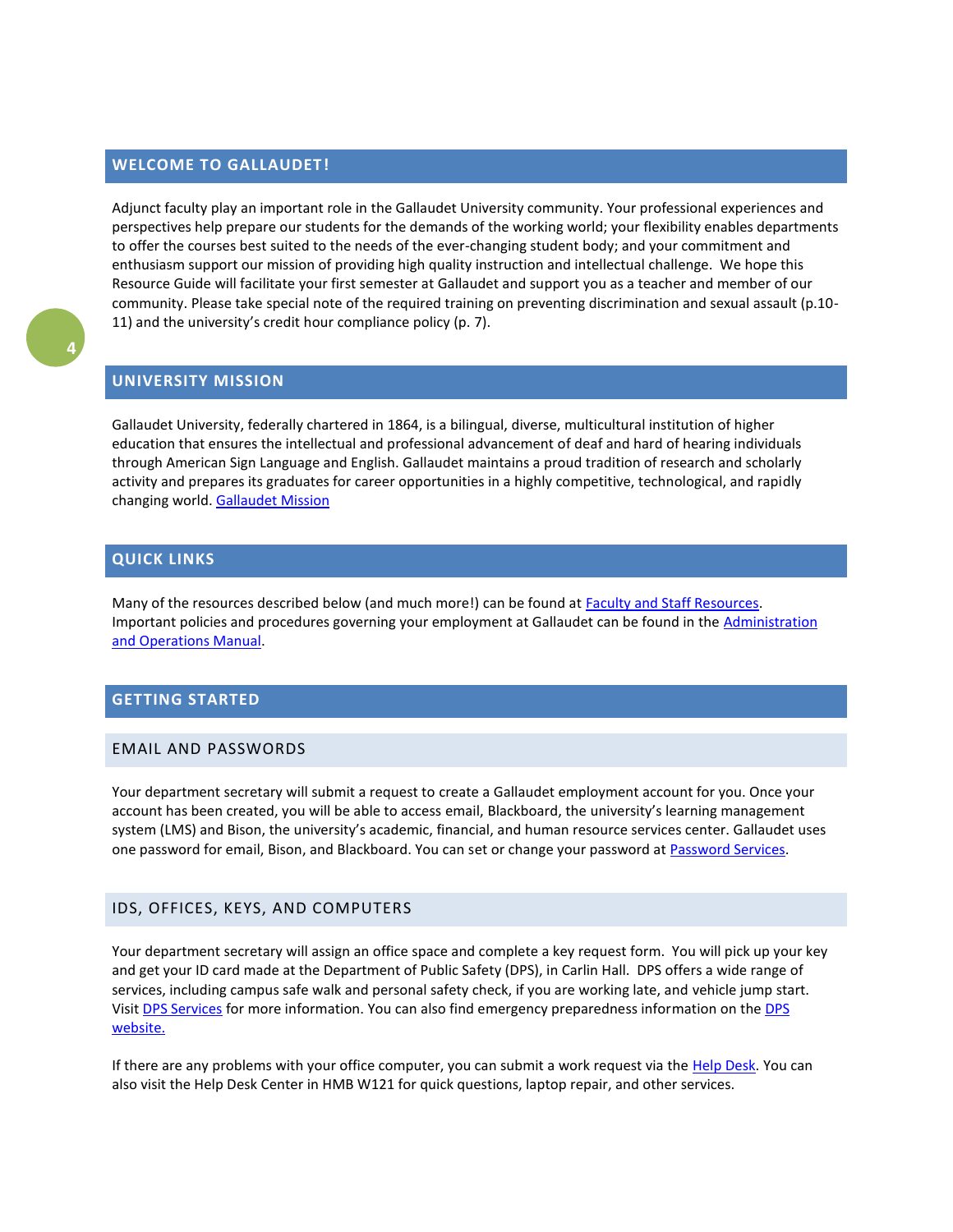If something needs repair in your office, you can submit a work request to **Facilities@gallaudet.edu**.

#### <span id="page-4-0"></span>SHUTTLE AND PARKING INFORMATION

Gallaudet operates a continuous shuttle from Union Station and the NoMa/Gallaudet metro station. The Union Station bus stop is on the first level of the parking garage. The shuttle stops at the NoMa/Gallaudet metro station just before the stoplight at M St. and  $2^{nd}$  Ave SE[. Current Schedule.](http://www.gallaudet.edu/transportation/shuttle_bus_services.html)

To park on campus, you must display a current hang-tag permit. These can be purchased at the DPS office in Carlin Hall. [Parking Permit Information.](http://www.gallaudet.edu/DPS/Parking_and_Traffic_Information/Obtaining_a_Parking_Permit.html) During academic terms, parking on campus is zoned for faculty or students. During the summer terms, you may park in any lot. Please note that the 6<sup>th</sup> Street, West Virginia, and Brentwood gates are locked at 6 p.m. There is a pedestrian access gate at West Virginia that can be opened with your id card. Do not park in the lots opposite Gallaudet on 6<sup>th</sup> St., as these are for Union Market customers and you may be towed.

#### <span id="page-4-1"></span>GALLAUDET ALERT AND EMERGENSEE

Subscribe to [Gallaudet Alert](http://www.gallaudet.edu/DPS/Emergency_Preparedness_Guide/Subscribe_to_Gallaudet_Alert_.html) to receive information about weather closing and delays, and other important notices.

EmergenSee is a mobile application that allows the user to connect directly to the Department of Public Safety by activating the app on their Apple or Android based phone. You can download the app from the [DPS page.](http://www.gallaudet.edu/dps/emergensee_mobile_safety_app.html)

#### <span id="page-4-2"></span>CAMPUS DIRECTORY

Need to find someone? Search [People.](http://people.gallaudet.edu/)

#### <span id="page-4-3"></span>**TEACHING RESOURCES**

#### <span id="page-4-4"></span>BLACKBOARD, BISON, AND THE UNIVERSITY CATALOG

Many academic activities and resources can be handled through Blackboard and Bison. Gallaudet has an extremely high rate of Blackboard use (over 90%). Students will expect class information, assignments, readings, and grades to be available through your Blackboard course site. From Blackboard, you can also access course catalogs and schedules, and find essential university information. The Library offers various Blackboard services, such as scanning and posting readings to your site and video streaming. You can learn how to use the various Blackboard features by taking a workshop through eLearning, making use of drop-in hours, or online tutorials. Access Blackboard at [my.gallaudet.edu.](file:///C:/Users/Jill/AppData/Local/Temp/my.gallaudet.edu) Find information about workshops and trainin[g here.](http://www.gallaudet.edu/GTS/Workshops_and_Webinars.html) Lynda.com, which provides online training in many software applications, is also available through Blackboard.

Starfish is a retention program available through Blackboard. You can track student attendance, including whether an absence was excused or unexcused, and late arrivals, raise flags and report concerns to the Academic Advising Office. Faculty will receive email reminders to complete Starfish reports at several points during the semester.

[Bison](https://secure.gallaudet.edu/bison/) is the place to find information about your course enrollments, submit mid-term and final grades, and much more. If you have concerns about a student in your class, you can find out who his/her advisor is by looking at your roster in Bison. GTS offers online [tutorials](http://www.gallaudet.edu/GTS/Services/Bison/Faculty_Tutorials.html) in both English and ASL.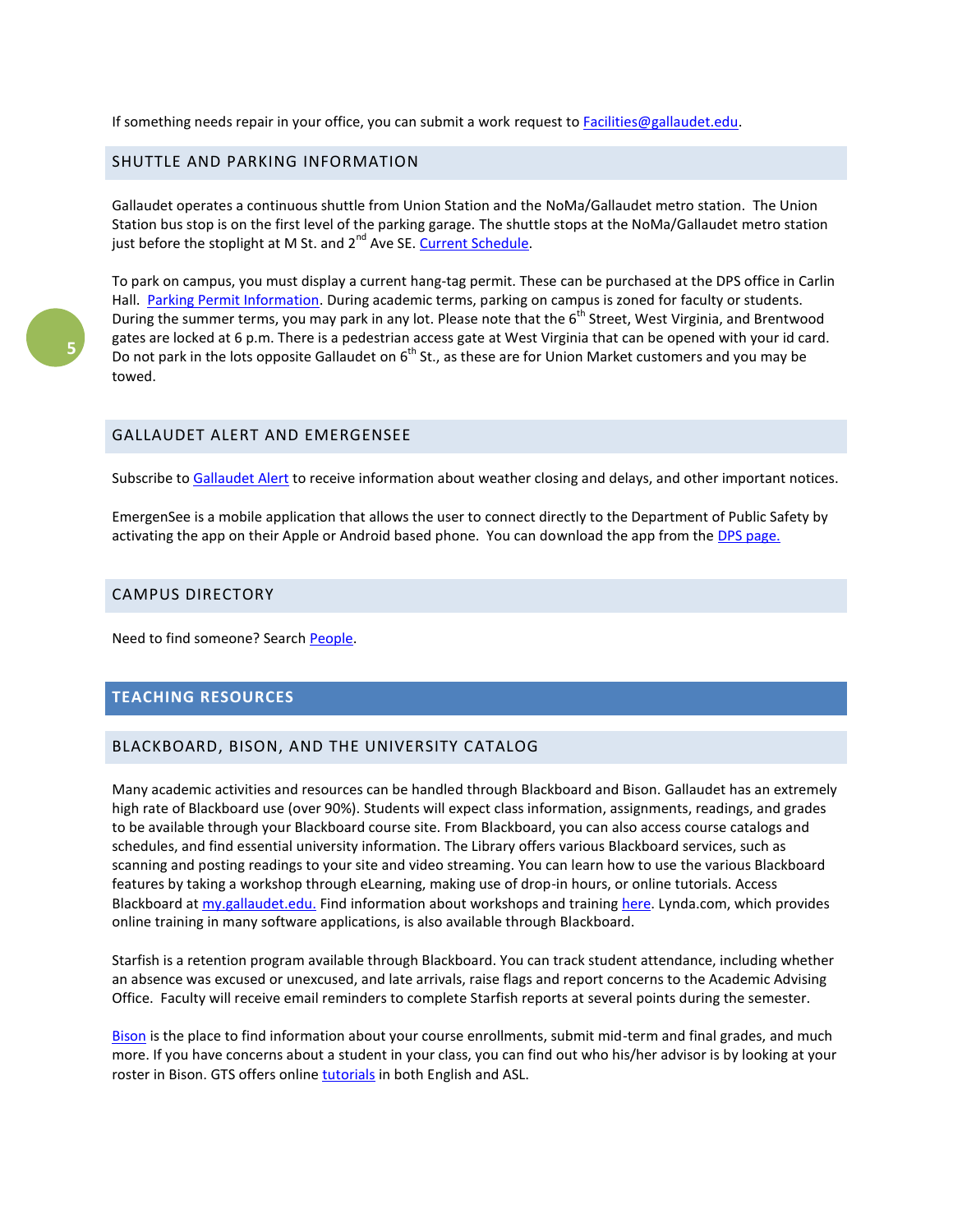Th[e University Academic Catalog](http://www.gallaudet.edu/academic_catalog.html) is your definitive source of information for policies and procedures related to both undergraduate and graduate education.

# <span id="page-5-0"></span>CLASSROOMS

Your classroom will probably be already assigned, but if you have specific needs, communicate them to your department secretary. If you would like to request a room change or reserve a room for a special event, you can submit requests t[o Room.Reservation@gallaudet.edu.](mailto:Room.Reservation@gallaudet.edu) The Java Area, SAC Multi-Purpose Room, and Sub-Flex A/B can be reserved filling out a form at the Campus Activities Desk (across from the bookstore) or by emailing Campus.Activities@gallaudet.edu Some classrooms in SAC and SLCC are locked when not in use. You can usually open these by swiping your ID card. If that doesn't work, contact dps@gallaudet.edu and ask them to remote unlock the room.

# <span id="page-5-1"></span>MEDIA EQUIPMENT

Most classrooms are equipped with an instructor computer and multimedia/overhead projection system. Some classrooms also have smart boards and student computers. You will need to request one of these classrooms, as they are in high demand. Media Services can provide additional equipment, such as portable tv and dvd player, Elmo computer projector (great for putting hard copy readings on the big screen), tripods, and so forth. You can request additional classroom equipment for a one time or recurring event. Submit requests at the online Help [Desk.](http://www.gallaudet.edu/gts/help_desk.html)

Another good media resource is the Echo360 rooms. In these rooms, you can record lectures or presentations, and students can record formal presentations. Faculty have a designated Echo360 studio in the eLearning Center, while students can use the recording studios in the SAC computer lab. [More information.](http://www.gallaudet.edu/GTS/Services/Echo360.html)

Other information and tutorials about classroom technology can be found at the [GTS Tool Box site.](http://www.gallaudet.edu/GTS/Tool_Box.html)

#### <span id="page-5-2"></span>INTERPRETERS/CART

If you need information about interpreters or Computer Assisted Realtime Captioning (CART), visit [GIS.](http://www.gallaudet.edu/GIS.html)

#### <span id="page-5-3"></span>OFFICE OF STUDENTS WITH DISABILITIES (OSWD)

[OSWD](http://www.gallaudet.edu/office_for_students_with_disabilities.htm) offers services for students with documented second disabilities. To receive services, students must be registered with OSWD. If a student requests accommodations in one of your classes, you should receive an official letter from OSWD that explains what is and is not appropriate given the student's situation. If you have any questions, you can contact the OSWD Director, [Patricia.Tesar@gallaudet.edu.](mailto:Patricia.Tesar@gallaudet.edu)

#### <span id="page-5-4"></span>BOOK ORDERS

Submit your book orders to textbook@gallaudet.edu or to your department secretary as soon as possible. You will need to provide the author's name, book title, edition, publishing company, and ISBN (you can find this on the publisher's website or Amazon if you don't have a copy of the actual book at hand). The current semester textbook order form can be downloaded [here.](http://www.gallaudet.edu/bison_shop/textbook_requisitions.html)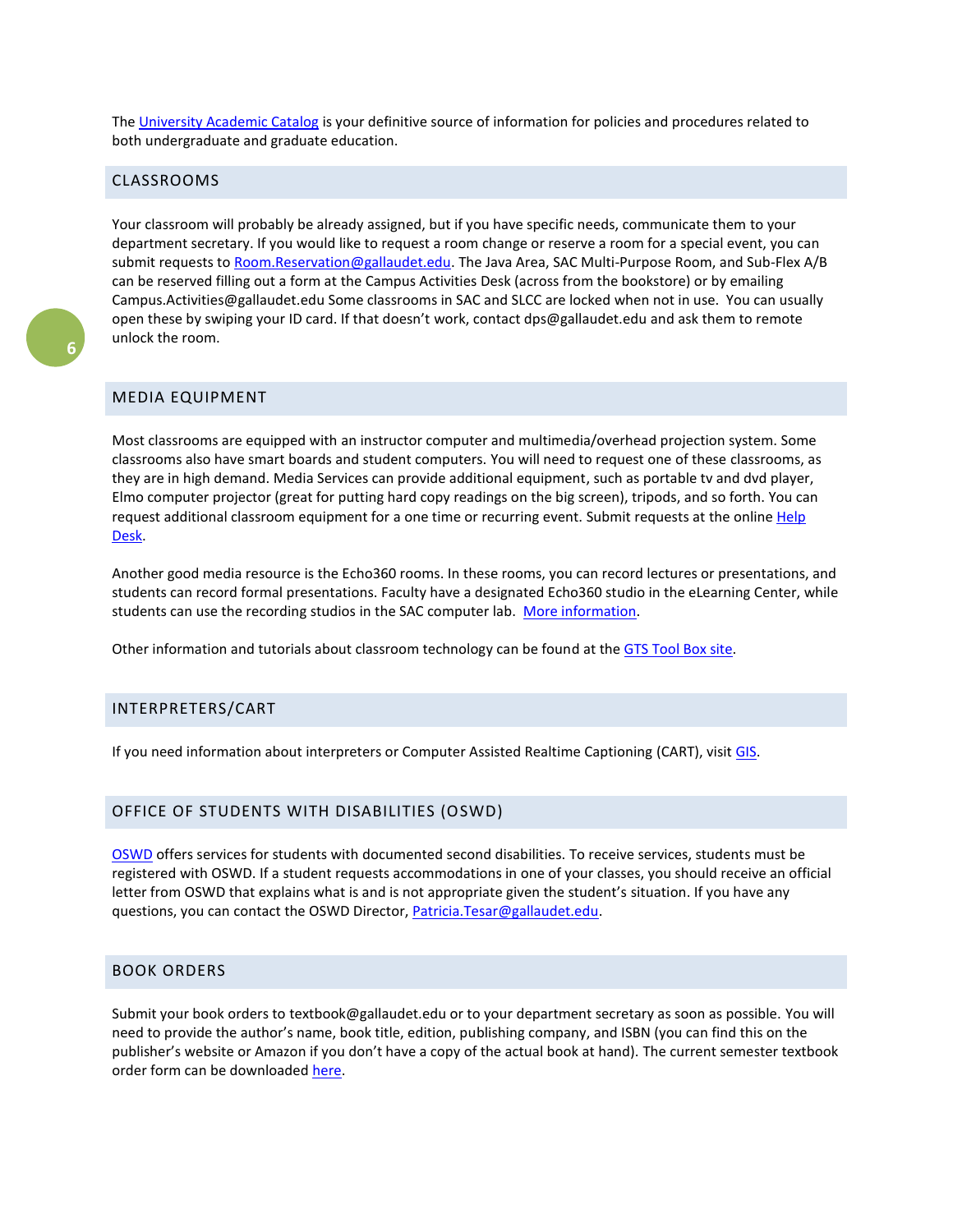#### <span id="page-6-0"></span>**IMPORTANT ACADEMIC INFORMATION AND POLICIES**

#### <span id="page-6-1"></span>GU STUDENT LEARNING OUTCOMES

Gallaudet University has approved five undergraduate student learning outcomes (SLOs). These are skills and competencies that we expect all graduates to possess. Every course students take at Gallaudet should help them develop in these areas. The university-wide outcomes are:

**1. Language & Communication**—Students will use American Sign Language (ASL) and written English to communicate effectively with diverse audiences, for a variety of purposes, and in a variety of settings.

**2. Critical Thinking**—Students will summarize, synthesize, and critically analyze ideas from multiple sources in order to draw well-supported conclusions and solve problems.

**3.** Identity & Culture—Students will understand themselves, complex social identities, including deaf identities, and the interrelations within and among diverse cultures and groups.

**4. Knowledge & Inquiry**—Students will apply knowledge, modes of inquiry, and technological competence from a variety of disciplines in order to understand human experience and the natural world.

**5. Ethics & Social Responsibility**—Students will make reasoned ethical judgments, showing awareness of multiple value systems and taking responsibility for the consequences of their actions. They will apply these judgments, using collaboration and leadership.

Each department/program has its own, more focused set of SLOs. These can be found on your department's website. Contact your department's assessment coordinator for further information. The Assessment Office [website](http://www.gallaudet.edu/Office_of_Academic_Quality/Assessment_of_Student_Learning_Outcomes/Resources.html) offers a variety of resources to assist you in developing course-level SLOs that will help achieve department and university level SLOs.

#### <span id="page-6-2"></span>SYLLABUS REQUIREMENTS

Both the Council on Undergraduate Education (CUE) and the Council on Graduate Education (CGE) have adopted required syllabus templates. Click on the links to access the templates: [Undergraduate](http://www.gallaudet.edu/CUE/Syllabus.html) an[d Graduate.](http://www.gallaudet.edu/cge/sample_syllabus.html)

#### <span id="page-6-3"></span>CREDIT HOUR COMPLIANCE

All faculty must follow the credit hour policy. This includes holding the appropriate number of weekly contact hours for the number of credits and assigning out of class work that meets the minimum expectation for time. If a class needs to be cancelled for any reason, a make-up activity needs to be scheduled and documented. Click to access the Credit Hour Policy fo[r Undergraduate](http://www.gallaudet.edu/academic_catalog/registration_and_policies/undergraduate_policies/semester_credit_hour.html) an[d Graduate](http://www.gallaudet.edu/academic_catalog/registration_and_policies/graduate_policies/semester_credit_hour.html) courses.

#### <span id="page-6-4"></span>OFFICE HOURS

Adjuncts should hold one or two office hours per week for drop-in consultations or appointments. Office hours can be held via videophone as well as physical offices. Allow students to schedule appointments at other times, in case their schedules conflict with your posted hours.

#### <span id="page-6-5"></span>ACADEMIC HONESTY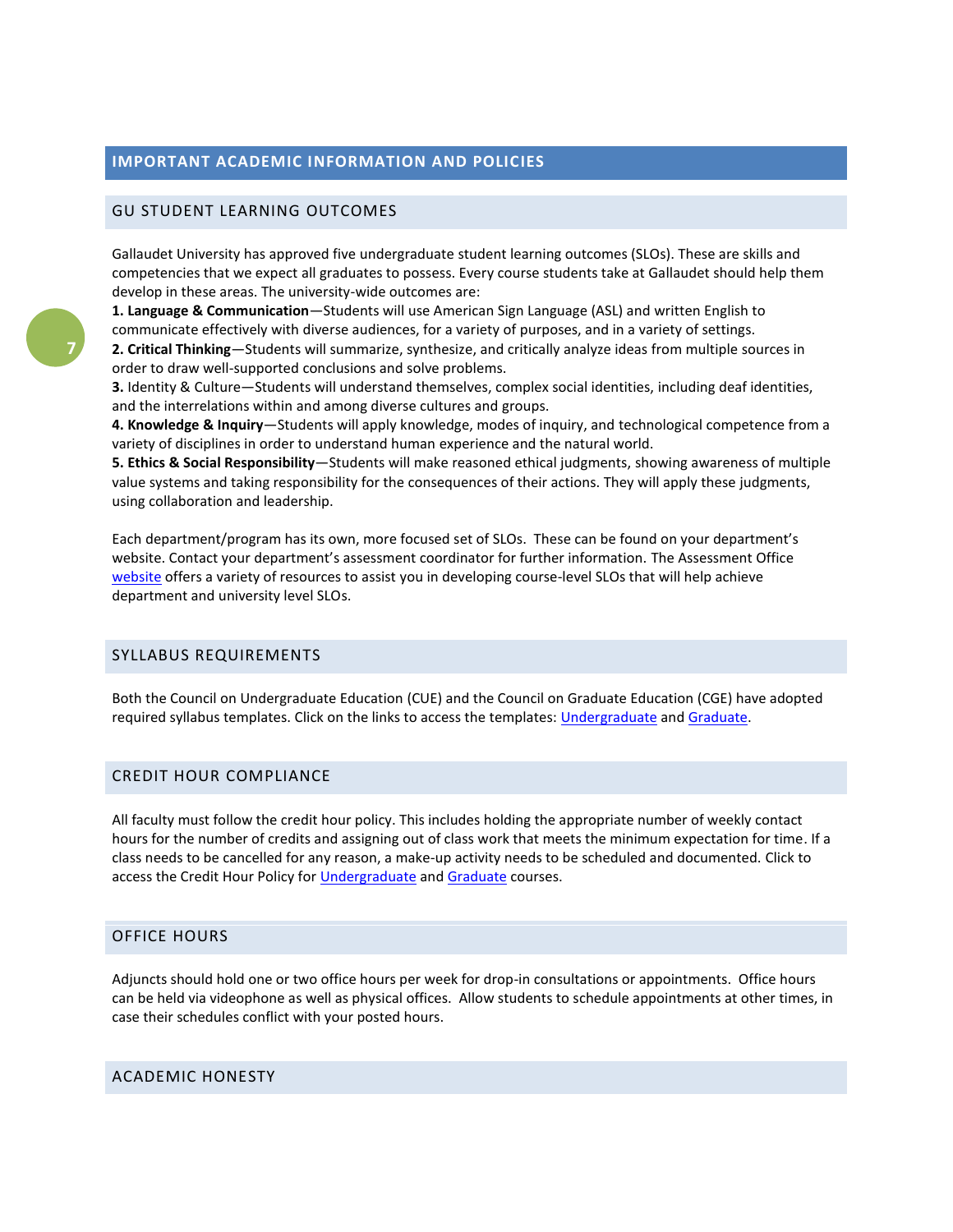Gallaudet's Academic Integrity Policy can be found in the course catalogs. A short statement of the policy and link to the full versions should be included in your syllabus, per CUE and CGE syllabi templates. Options for dealing with academic integrity violations range from a failing grade on the assignment or in class, to suspension or expulsion for repeated or extreme cases. Detailed instructions on how to proceed can be found in the Academic Integrity sections of the catalog. Please follow these carefully. [Undergraduate policy](http://www.gallaudet.edu/academic_catalog/registration_and_policies/undergraduate_policies/academic_integrity.html) an[d Graduate policy.](http://www.gallaudet.edu/academic_catalog/registration_and_policies/graduate_policies/academic_integrity.html)

#### <span id="page-7-0"></span>INSTITUTIONAL REVIEW BOARD (IRB)

Gallaudet's IRB oversees research on campus. Any research project involving human subjects, however informal, must receive IRB approval. **This applies to class projects that involve collection of data from people.** Review the [guidelines](http://www.gallaudet.edu/Institutional_Review_Board_%28IRB%29.html) before planning such course activities.

#### <span id="page-7-1"></span>RUBRICS

You are strongly encouraged to use rubrics to evaluate the major assignments in your courses. The Office of Bilingual Teaching and Learning has developed several rubrics for [ASL projects.](http://www.gallaudet.edu/Office_of_Academic_Quality/Office_of_Bilingual_Teaching_and_Learning/Academic_ASL/ASL_Materials_Development_Rubic.html) For written English projects, you can use [AAC&U Written Communication Rubric.](http://www.aacu.org/value/rubrics/pdf/WrittenCommunication.pdf) Many other useful rubrics can be found on the [AAC&U website.](http://www.aacu.org/value/rubrics/index_p.cfm?CFID=38513310&CFTOKEN=57092140) Share rubrics with your students so they know how you will be evaluating their work. Checklists for various assignments also help ensure students know what you are expecting from them.

#### <span id="page-7-2"></span>ROSTERS

Class rosters can be downloaded from Bison. If a student in class is not on your roster, he/she will need to submit an add/drop form to the registrar's office.

# <span id="page-7-3"></span>COURSE OVERLOADS

Most classes have limits to the number of students who can enroll. You may add students to a closed class at your discretion. Keep in mind that room assignments are based on the maximum enrollment and that if you add too many students, you may need to request a bigger room. If another section of the course is available and open, encourage students to register for that one instead. Permission for overload may be granted via Bison prior to the term or by signing the permission box on an add/drop form.

#### <span id="page-7-4"></span>ADD/DROP/WD DEADLINES

Th[e academic calendar](http://www.gallaudet.edu/registrars_office/academic_calendars.html) lists the various deadlines for students to add/drop/withdraw. If students want to add, drop, or withdraw from a class after the deadline, they will need to get the dean of CAS or SEBHS to sign the form. Students can find these forms on the [Registrar's Office website](http://www.gallaudet.edu/registrars_office/forms.html).

# <span id="page-7-5"></span>COURSE EVALUATIONS

At the end of the semester, ask your department secretary for the course evaluation form. Select a student in the class to collect the student evaluations. You must not be in the room when students are filling it out. Once the evaluations have been completed, the designated student should return them to the department office.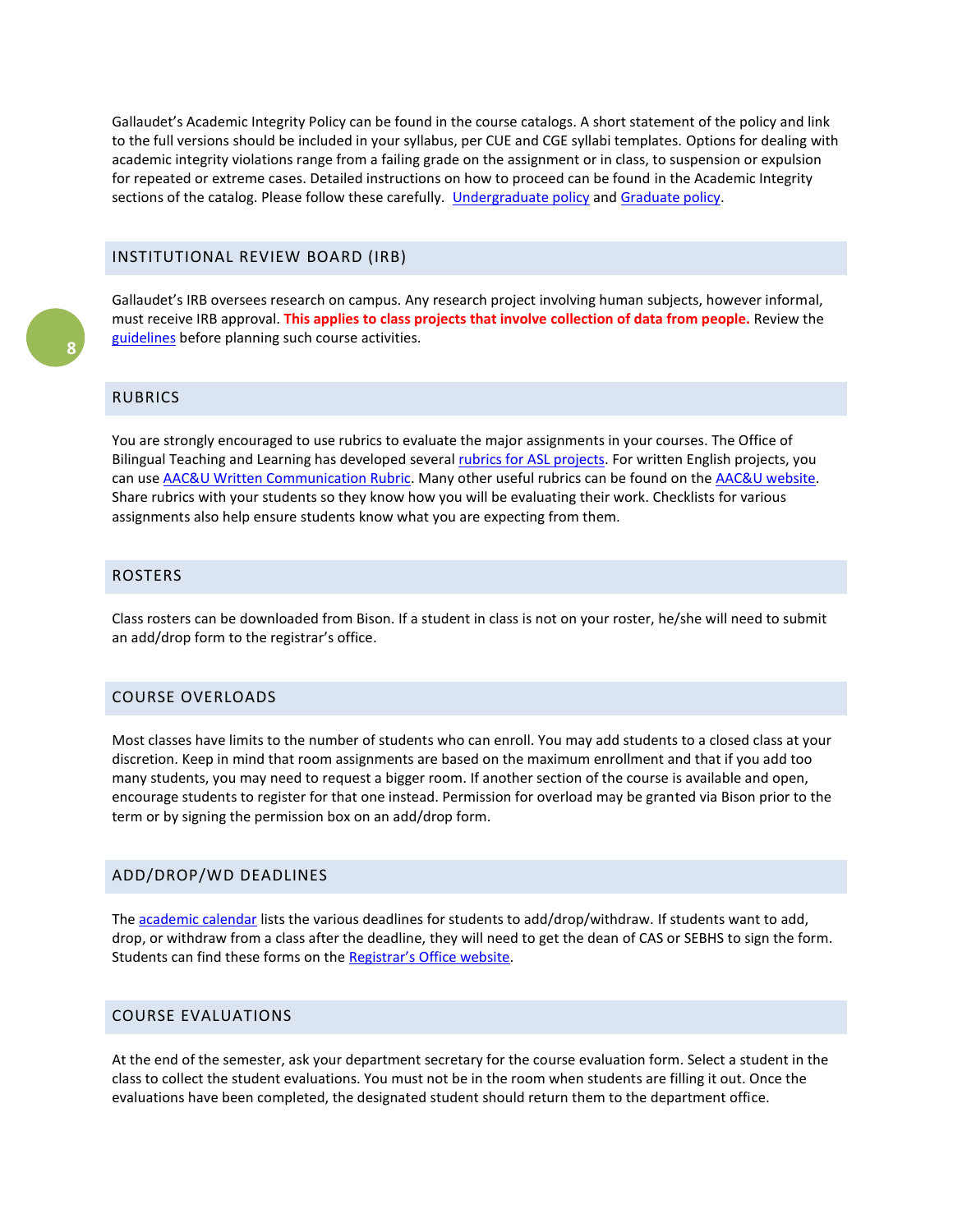#### <span id="page-8-0"></span>FINAL EXAMS

Final exams or other activities may not be scheduled before the official final exam period; final papers or projects should not be due before then, either. Study Day should be reserved for optional review sessions. Faculty must follow the official final exam schedule published by the registrar's office to avoid conflicts with other courses. This schedule is not always available at the start of the semester, but can be foun[d here](http://www.gallaudet.edu/registrars_office/academic_calendars/final_exam_schedule.html) when it is published.

# <span id="page-8-1"></span>GRADING AND STUDENT PRIVACY

For undergraduates and international students, midterm and final grades must be submitted through Bison within one week of midterm and final exam periods. Submission of midterm grades for graduate students is encouraged as well. The Registrar's Office emails reminders before each deadline, but adjunct faculty should consult the academic calendar for deadlines in case their names are not on the mailing list. Official grade scales can be found here: [Undergraduate](http://www.gallaudet.edu/academic_catalog/registration_and_policies/undergraduate_policies/grading_system.html) an[d Graduate.](http://www.gallaudet.edu/academic_catalog/registration_and_policies/graduate_policies/grading_system.html)

Incomplete grades may be given only when illness or other unforeseen, but justifiable reasons make it impossible for the student to complete coursework by the end of the semester. Incompletes should not be given to students who are simply not doing well in the class. Documentation of the reason for the incomplete must be attached to the incomplete grade contract form, availabl[e here.](http://www.gallaudet.edu/registrars_office/forms.html) The incomplete contract must be submitted to the registrar's office by 4:30 pm on the last day of classes. After this, a dean's signature is required to give an incomplete grade. When the coursework is completed, you must submit a change of grade form to the registrar's office. Your department should have copies of this form. If the student does not complete the coursework and the grade is not changed by the seventh week of the following semester, the incomplete grade will become an F.

Students' privacy rights do not allow you to post their grades in a public area using their name, social security number, or part of the SSN. Do not leave graded student work in a public area for pick-up either (e.g., in a box outside your office). You must have written permission to discuss a student's grades or class performance with a family member or other third party. You do not need student permission to share this information with a university official with a legitimate educational right to know, such as academic advisor, department chair, or dean. Here is [a short summary](http://www.irsc.edu/uploadedFiles/FacultyStaff/JustforAdjuncts/FERPA.pdf) of FERPA requirements.

#### <span id="page-8-2"></span>**CAMPUS RESOURCES**

#### <span id="page-8-3"></span>LIBRARY

The Gallaudet library offers many resources for faculty. Library staff can come to your class to lead presentations about research skills and strategies, develop content guides for your courses, and assist you in locating teaching resources. Visit the library [webpage](http://www.gallaudet.edu/library.html) for more information and contact the appropriate librarian in your area.

# <span id="page-8-4"></span>GALLAUDET TECHNOLOGY SERVICES (GTS)

Already mentioned frequently in this guide, [GTS](http://www.gallaudet.edu/GTS.html) is your one-stop shop for technology needs.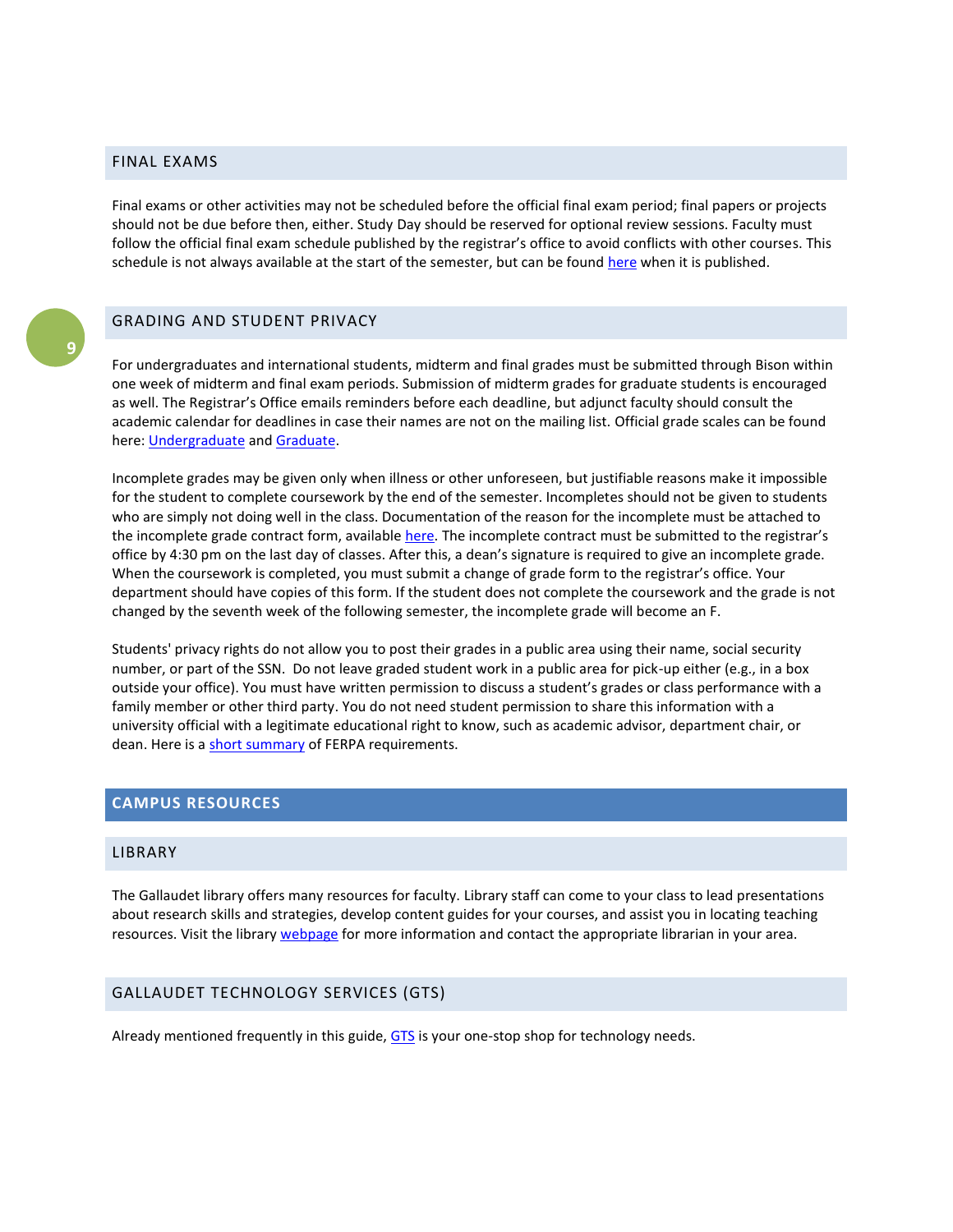### <span id="page-9-0"></span>TUTORING/SUPPLEMENTARY INSTRUCTION

Students can receive tutoring in ASL, English, and math, academic survival skills, and selected courses from Tutorial and Instruction Programs (TIP). Both walk-in and appointments are available, as well as some online writing support services. The tutoring center also offers Supplementary Instruction (SI) for classes with high D/F/WD rates. Students can also make use of Grade Results, an online tutoring resource. Grade Results can be accessed via your course Blackboard site (find the icon under Course Tools) or view a [tutorial.](http://www.gallaudet.edu/tip/services/grade_results.html) Get more information at the TIP [website.](http://www.gallaudet.edu/TIP.html)

# <span id="page-9-1"></span>OFFICE OF BILINGUAL TEACHING AND LEARNING (OBTL)

Th[e OBTL website](http://www.gallaudet.edu/Office_of_Academic_Quality/Office_of_Bilingual_Teaching_and_Learning/Academic_ASL.html) has a number of resources for teaching and evaluating academic ASL.

# <span id="page-9-2"></span>OFFICE OF FACULTY DEVELOPMENT

The Office of Faculty Development offers workshops and other events focused on improving teaching and learning. Events are open to the entire Gallaudet community. Adjuncts can also access the resources on the [Faculty](http://www.gallaudet.edu/Office_of_Academic_Quality/Faculty_Development/Teaching_and_Learning_Resources.html)  [Development website](http://www.gallaudet.edu/Office_of_Academic_Quality/Faculty_Development/Teaching_and_Learning_Resources.html) and the intranet Blackboard website (look for it under My Organizations Plus, when you first log in to Blackboard). Short online professional development modules are also available for adjunct faculty, as well. Contact the Faculty Development Fellow for more information (*Jill.Bradbury@gallaudet.edu*).

# <span id="page-9-3"></span>ONLINE LEARNING

GTS offers technology focused training, while the Office of Distance Education offers instructional design resources for teaching online courses. Contac[t Tammy.Weiner@gallaudet.edu](mailto:Tammy.Weiner@gallaudet.edu) for more information. Some resources are also available through Blackboard on the Faculty Development site. If you cannot access this site, please contact the Faculty Development Fellow for assistance.

# <span id="page-9-4"></span>CONFLICT RESOLUTION

You can get advice on workplace or classroom conflicts through the [Ombuds Office.](http://www.gallaudet.edu/The_Office_of_the_Ombuds.html) The office is a safe place to go where concerns can be discussed confidentially and informally. Formal complaints can be made through the university's [EEO Office.](http://www.gallaudet.edu/HRS/Employment_Opportunities/EEO_Statement.html) Issues with student behavior can be addressed via the [Office of Student Conduct](http://www.gallaudet.edu/office_of_student_conduct.html) or the Behavioral Intervention Team [\(report.BIT@gallaudet.edu\)](mailto:report.BIT@gallaudet.edu). If a situation is serious and may result in harm to you or the campus community, notify DPS (202-651-5555 Voice/Videophone Emergency or [dps@gallaudet.edu\)](mailto:dps@gallaudet.edu) or call 911 immediately.

# <span id="page-9-5"></span>SEXUAL MISCONDUCT REPORTING

Under Title IX, Gallaudet faculty must report sexual misconduct if it comes to their attention. Faculty may learn about incidences of sexual harassment or violence through conversations with students, class work (e.g. journals), or in others ways. Regardless of whether the student requests confidentiality, the incident took place in the past, or happened off campus, the faculty member is legally obligated to report this information to either DPS